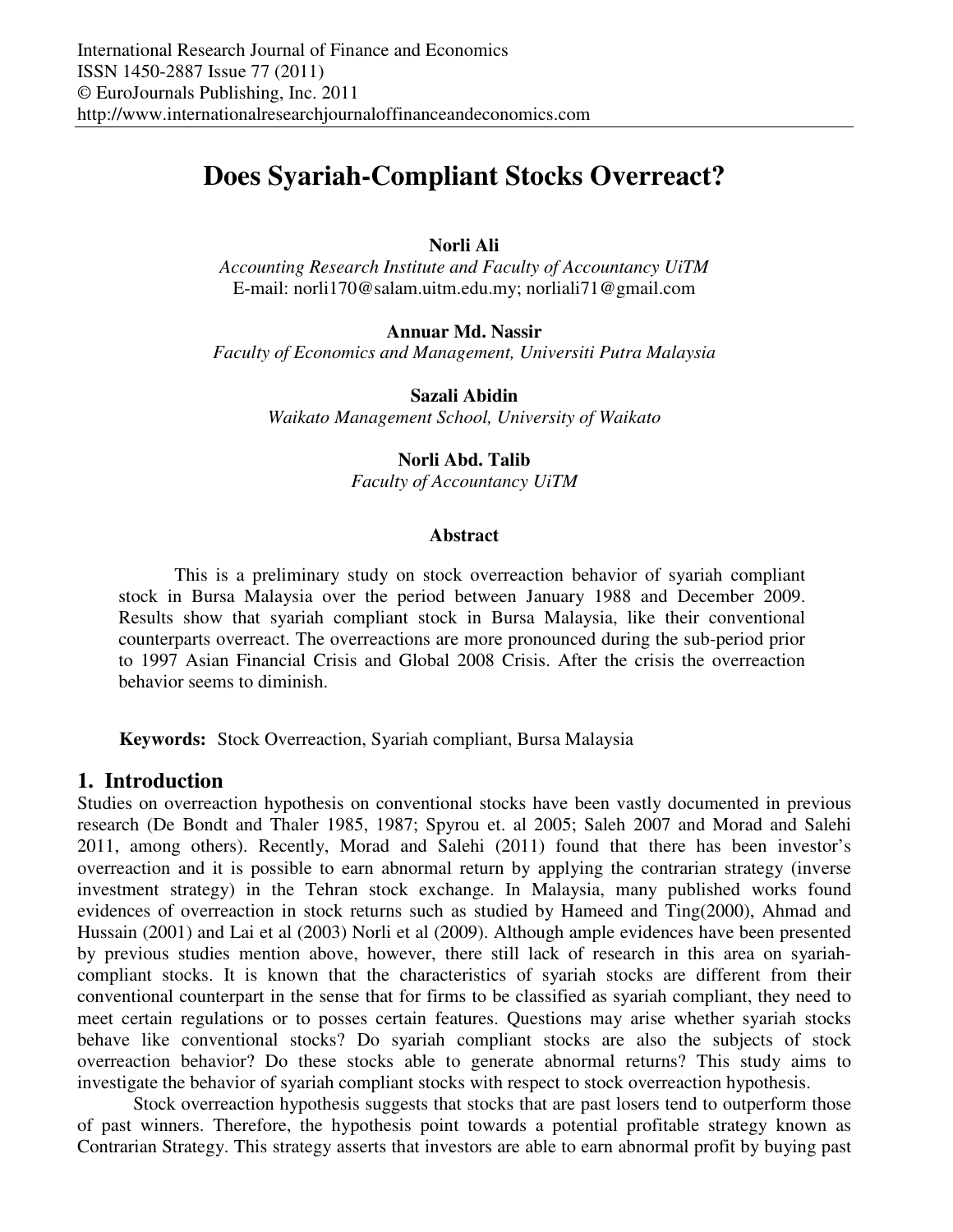losing stocks and simultaneously selling past winning stocks. This is because, according to stock overreaction hypothesis, stocks that performed poorly in initial period have a tendency to perform better in the successive period and vice versa. This usually due from investors actions who incline to overreact to new information but will correct their behavior once they realize of the misbehavior. For example, investors have a tendency to overly undervalued stocks that showed a series of negative earnings resulting in large drop in the stocks prices. The ensuing undervaluation makes market realize of the overreaction behavior and will correct themselves. Thus those losing stocks will tend to become winner in the following period.

The purpose of this paper is to study stock overreaction behavior in syariah compliant stocks in Bursa Malaysia. This paper is divided into four sections. Next section reviews the background of syariah compliant stocks in Bursa Malaysia. Section three outlines the methodology used in the paper and section four discusses the findings of the study.

# **2. Background of Syariah Compliant Stocks in Bursa Malaysia**

As of 27 May 2011, the Syariah advisory Council (SAC) of the Securities Commission Malaysia (SC) has approved 847 stocks as syariah compliant stocks. Table 1 summarizes information about stocks listed on the Bursa Malaysia.

| <b>Main Market</b>        | Syariah compliant<br>securities | <b>Total securities</b> | Percentage of syariah<br>compliant securities |  |
|---------------------------|---------------------------------|-------------------------|-----------------------------------------------|--|
| <b>Consumer Products</b>  | 130                             | 142                     | 92                                            |  |
| <b>Industrial Product</b> | 276                             | 287                     | 96                                            |  |
| Mining                    |                                 |                         | 100                                           |  |
| Construction              | 45                              | 46                      | 98                                            |  |
| Trading/services          | 169                             | 195                     | 87                                            |  |
| Properties                | 76                              | 90                      | 84                                            |  |
| Plantation                | 38                              | 41                      | 93                                            |  |
| Technology                | 102                             | 104                     | 98                                            |  |
| Infrastucture (IPC)       |                                 |                         | 100                                           |  |
| Finance                   | 3                               | 38                      | 8                                             |  |
| Hotels                    |                                 | 5                       |                                               |  |
| Close-end funds           |                                 |                         |                                               |  |
| <b>Total</b>              | 847                             | 957                     | 89                                            |  |

**Table 1:** Syariah Compliant Securities on Bursa Malaysia

Source: Bursa Malaysia website.



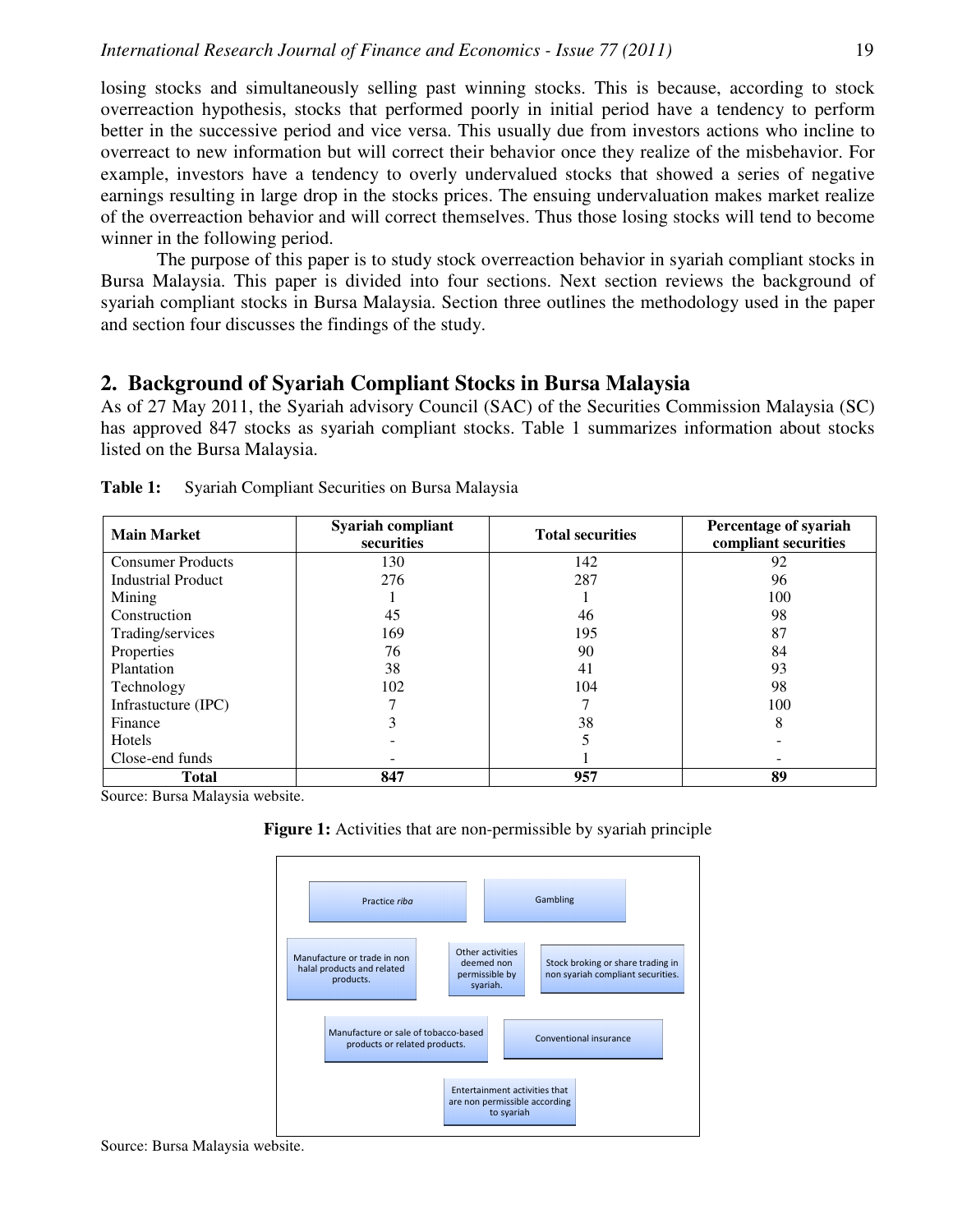The SAC has applied standard requirements in approving syariah compliant securities based on the activities of the companies listed on Bursa Malaysia. SAC classifies company as syariah noncompliant securities if they are dealings in certain activities. Figure 1 list activities that are nonpermissible by syariah principle.

As outlined by SAC, for those that involve in both syariah permissible and non-permissible activities, there are two additional criteria need to be taken into account; first, the public perception and image of the company must be good, and second, the core activities of the company are important and benefited to the Muslim nation and the country. The non-permissible part should be immaterial, it is difficult to avoid and concern the rights of the non-Muslim which are accepted by Islam. The SAC also consider the degree of interest income earned by firms from interest bearings deposits and instruments as well as dividend received from non syariah securities. The SAC has established benchmarks based on *ijtihad* (reasoning from the source of syariah by qualified syariah scholars) to determine the acceptable level of permissible and non-permissible activities and income towards profit of a company. Companies whose contributions exceed the benchmark are classified as syariah non compliant. Figure 2 list the benchmarks used by SAC in classifying syariah compliant and non compliant companies.

**Figure 2:** Benchmarks imposed by SAC for syariah compliant.



Source: Bursa Malaysia websites

## **3. Methodology**

This study employs basic methodology by De Bondt and Thaler (1985, 1987) to test for stock overreaction behavior in syariah compliant stocks in Malaysian stock market.

De Bondt and Thaler (1985) explain overreaction hypothesis as: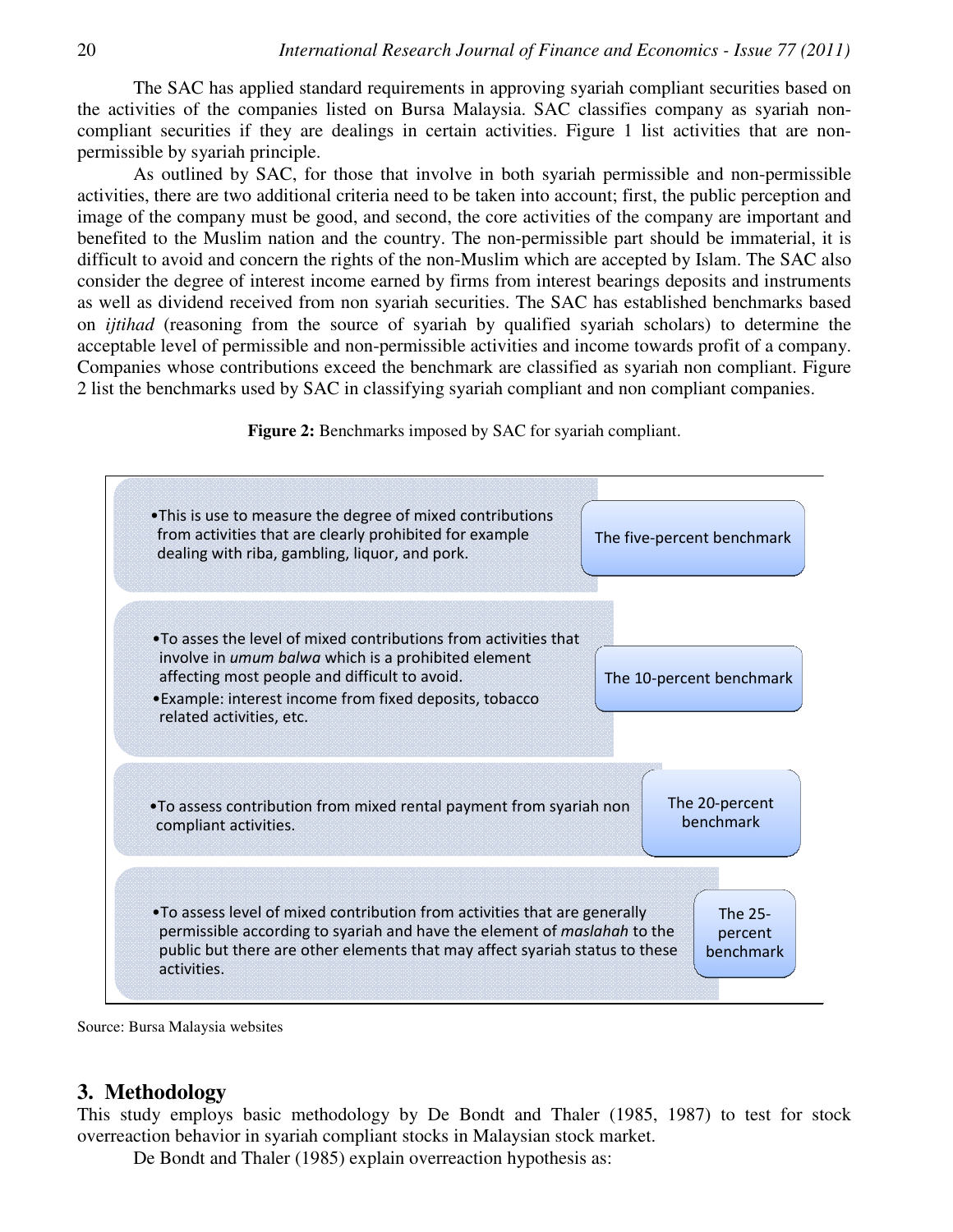.

.

$$
E(\overline{R}_{jt} - E_m(\overline{R}_{jt}|F_{t-1}^m)|F_{t-1}) = E(\overline{u}_{jt}|F_{t-1}) = 0.
$$

Where  $\overline{R}_{jt}$  is the return on security j at time  $t^{F_{t-1}}$ , *is* all information at time  $t-1$ ,  $E_m(\overline{R}_{jt}|F_{t-1}^m)$  is the market expectation of the return on security *j* at time *t* conditional on the information assed by the market at time *t-1*. The efficient market condition states:

$$
E\left(\overline{u}_{w,t}|F_{t-1}\right) = E\left(\overline{u}_{l,t}|F_{t-1}\right) = 0
$$

Where  $\overline{u}_{w,t}$  equals the mean abnormal returns of winners and  $\overline{u}_{t,t}$  equals that of losers. The winners and losers are determined from abnormal positive (negative) returns in the prior period. In contrast to efficient market condition, the overreaction hypothesis implies that:

$$
E\left(\overline{u}_{w,t}|F_{t-1}\right) < 0 \text{ and } E\left(\overline{u}_{l,t}|F_{t-1}\right) > 0
$$

If market has overreacted, the winner portfolio will experience a negative price adjustment during the subsequent period and vice versa.

The study covers data over a period from January 1987 to December 2009 thus provides 10 non-overlapping 24-month portfolio formation periods and the corresponding test periods. This study uses monthly closing price of all syariah compliant stocks listed on the main market of Bursa Malaysia collected from the *Datastream.* Monthly returns are computed as:

$$
R_{it} = \left[ \left( ln P_{it} \right) - \left( ln P_{it-1} \right) \right] * 100
$$

Where,  $\frac{R_{it}}{r}$  represents return on security *i* at period *t*,  $P_{it}$  and  $P_{it-1}$  represent price on security *i* at period *t* and period *t -1.* The same calculation is carried out for return on market with the Kuala Lumpur Stock Exchange Composite Index (KLSE CI) being used as a proxy for the market. This study computes monthly market adjusted abnormal return (AR) for stock *i* as:

$$
AR_{it} = R_{it} - R_{Mt}
$$

Where  $R_i$  and  $R_M$  are returns for stock *i* and market *m*, respectively. The study computes cumulative abnormal returns  $(CAR_i)$  for every stock over the portfolio formation period (FP).

$$
CAR_i = \sum_{t=1}^{T} AR_{it}
$$

Following De Bondt and Thaler (1985), firms with formation period (FP) CARs in the top 20% are assigned to the winner portfolio (W) and those in the bottom 20% to the loser portfolio (L). Buying loser and selling winner forms arbitrage portfolios. The winner, loser and arbitrage portfolios are then held for the next 24 months.

In test period (month 25 to month 48), the CARs of all stocks in the winner and loser portfolios are recomputed. Test period CARs for all stocks in the winner and loser portfolios are calculated as follows.

$$
CAR_{p,z,t} = \sum_{t} (\frac{1}{N}) \sum_{i=1}^{N} AR_{it}
$$

.

Where  $z$  is the test period  $(1,2, \ldots, Z)$ ,  $N$  is the number of stocks assigned in each portfolio for each formation period and  $\text{CAR}_{p,z,t}$  is the cumulative abnormal returns in month *t* of the test period *z* for portfolio *p* 

The study then repeats the above method for all formation periods and their subsequent test period. One sample t-test is used to test the overreaction behavior. Negative significant t-values for the winner portfolio would suggest that there is evidence of stock overreaction existed in the sample, in which it implies that the winner portfolio has reversed and perform significantly badly during the test period. The reverse is true for the loser portfolio. Positive significant t-values for the loser portfolio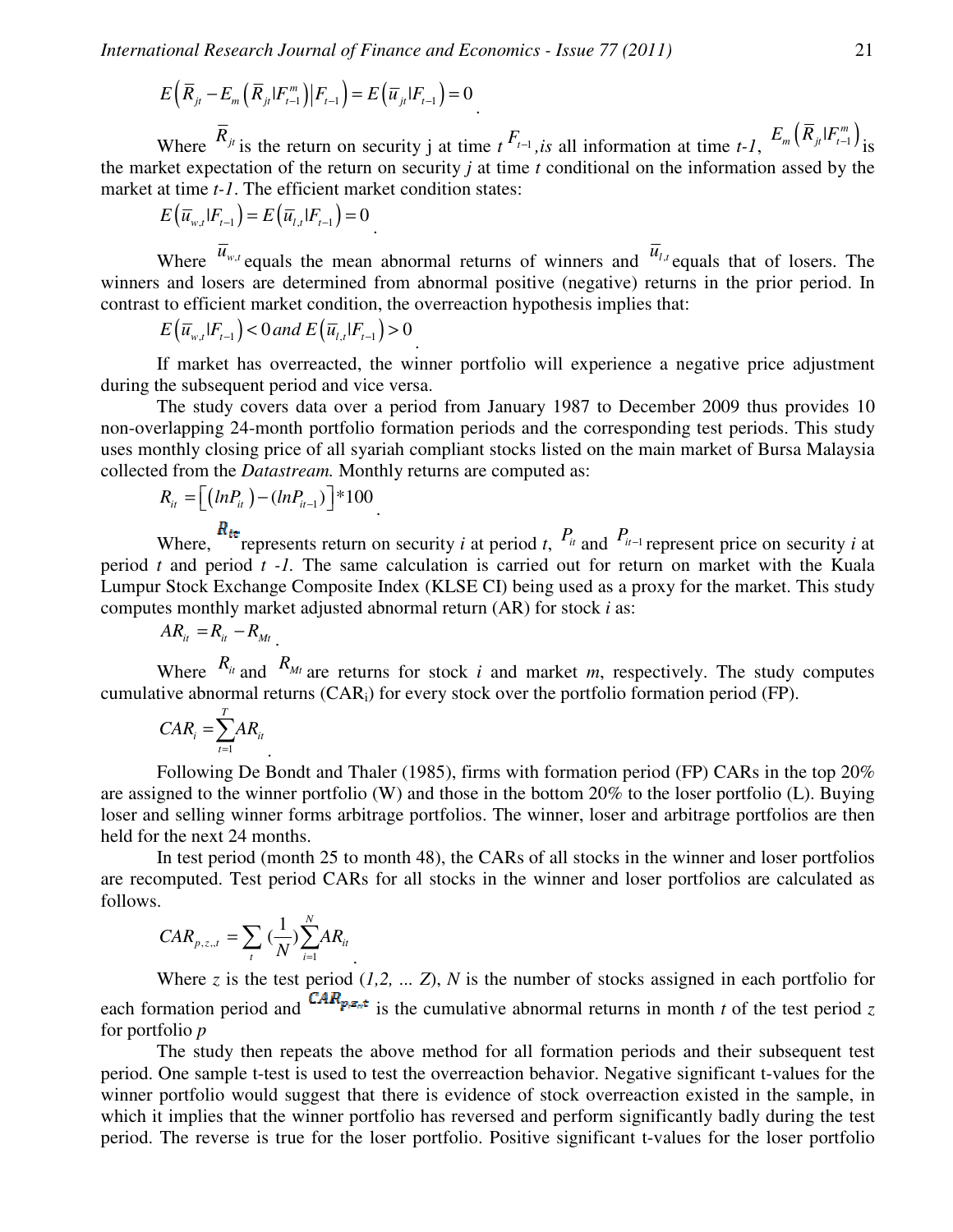support the overreaction hypothesis by suggesting that the loser portfolio has performed significantly better in the test period.

The study also employs the independent samples t-test to ascertain the difference in mean cumulative abnormal return (CARs) of the two portfolios over the test period. Significant t-values in the differences would suggest that the mean returns of the two portfolios are different. A positive significant t-values support the overreaction hypothesis. It implies that loser portfolio has outperformed winner portfolio in the test period.

# **4. Results and Discussion**

Table 2a and 2b display results of difference in means cumulative abnormal returns (CARs) between 2 year formation period and test period for loser and winner portfolios respectively. Table 2a reveals that loser portfolio in the initial period has significantly improved in the test period. Significant and positive mean differences of CAR at 1% significant level for the loser portfolio in 9 out of 10 periods suggest an overreaction behavior. Investors may have overly undervalued loser stocks in the initial period but corrected their action in the next period once realized of the overreaction behavior. These results are consistent with study by Ahmad and Hussain (2001).

| <b>Formation Period</b> | <b>Test Period</b> | <b>Mean CAR</b><br><b>Test Period – Formation Period</b> | t-value     |
|-------------------------|--------------------|----------------------------------------------------------|-------------|
| $06-07$                 | $08-09$            | 0.9095                                                   | $17.504***$ |
| $04-05$                 | 06-07              | 1.4395                                                   | $20.492***$ |
| $02-03$                 | $04-05$            | 0.2590                                                   | $2.916**$   |
| $00 - 01$               | $02-03$            | 0.6039                                                   | $7.951***$  |
| 98-99                   | $00 - 01$          | 0.5218                                                   | $5.244***$  |
| 96-97                   | 98-99              | 1.5087                                                   | $21.516***$ |
| 94-95                   | 96-97              | $-0.2381$                                                | 0.303       |
| 92-93                   | 94-95              | 0.6366                                                   | $7.111***$  |
| 90-91                   | 92-93              | 1.1119                                                   | 7.895***    |
| 88-89                   | 90-91              | 0.6656                                                   | $7.113***$  |

**Table 2a:** CAR in formation period and test period of loser portfolios

**Notes:** i. \*,\*\* and \*\*\* denote significant at 10%, 5% and 1% respectively. ii.  $H_0$ :  $CAR_{LTP} = CAR_{LFP}$  Ha:  $CAR_{LTP} > CAR_{LFP}$ 

**Table 2b:** CAR in formation period and test period of winner portfolios

| <b>Formation Period</b> | <b>Test Period</b> | <b>Mean CAR</b><br><b>Formation Period - Test Period</b> | t-value     |
|-------------------------|--------------------|----------------------------------------------------------|-------------|
| 06-07                   | 08-09              | 1.0648                                                   | $15.214***$ |
| $04-05$                 | 06-07              | 0.3358                                                   | $5.317***$  |
| $02-03$                 | $04-05$            | 1.1858                                                   | 14.927***   |
| $00 - 01$               | $02-03$            | 0.5286                                                   | $6.904***$  |
| 98-99                   | $00 - 01$          | 1.1076                                                   | 19.882***   |
| 96-97                   | 98-99              | 0.8916                                                   | $5.456***$  |
| 94-95                   | 96-97              | 0.9263                                                   | $6.491***$  |
| 92-93                   | 94-95              | 1.7121                                                   | $12.735***$ |
| 90-91                   | 92-93              | 0.2145                                                   | 1.269       |
| 88-89                   | 90-91              | 0.8756                                                   | $8.696***$  |

**Notes:** i. \*,\*\* and \*\*\* denote significant at 10%, 5% and 1% respectively.

ii.  $H_0$ :  $CAR_{LTP} = CAR_{LFP}$  Ha:  $CAR_{LTP} > CAR_{LFP}$ 

Similar results are also documented for the winner portfolio as shown in Table 2b. The study has shown that winner portfolios have significantly reversed in the subsequent test period thus consistent with the overreaction hypothesis. Positive and significant in mean difference of CAR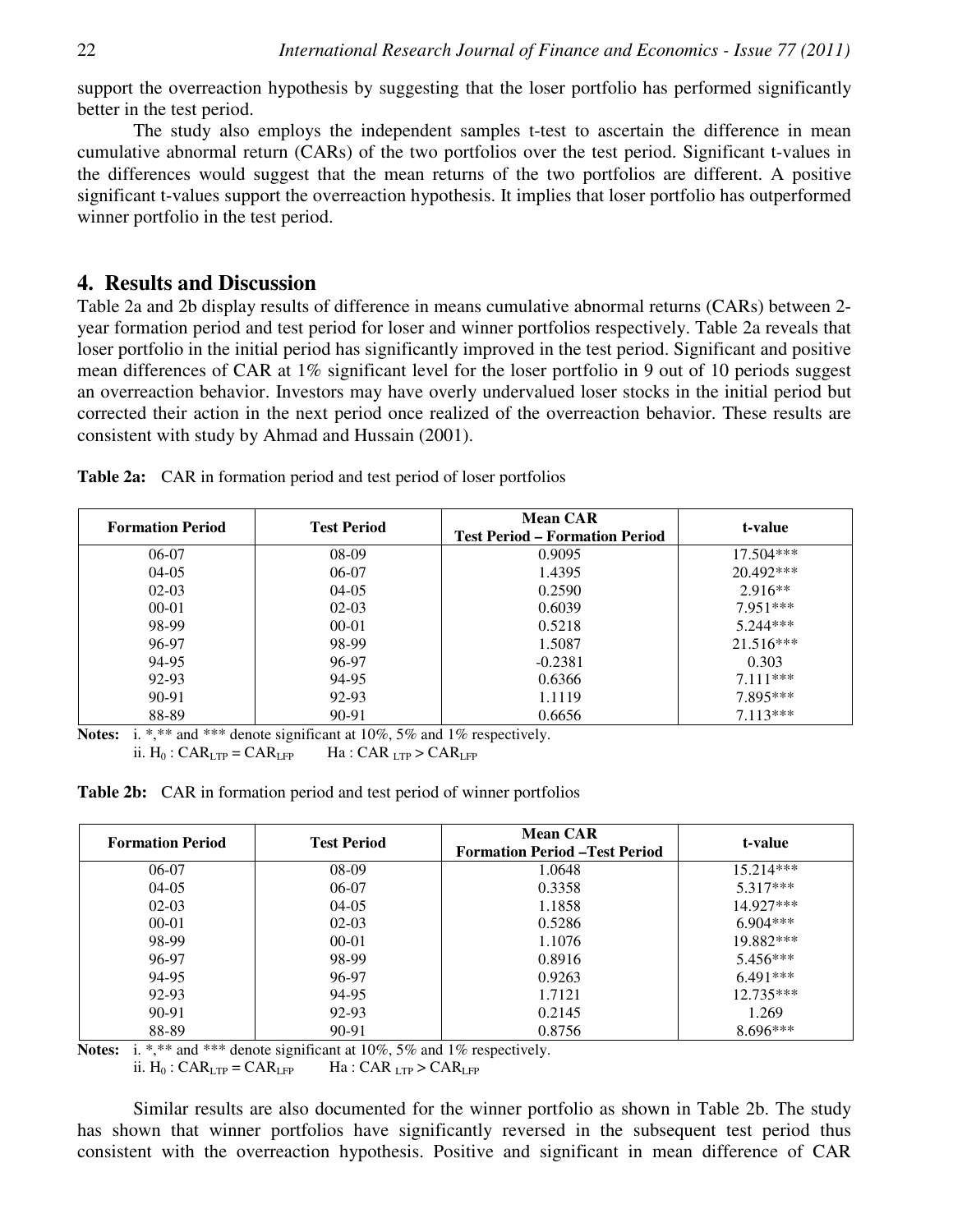between formation and test period indicate stock overreaction behavior. During portfolio formation period, investors may have overreacted over a series of good news in those winning stocks resulting in overvaluation. Prices of those winning stocks may have overshot their true value. Once market becomes conscious of the overvaluation and take corrective action, prices move downward. The reversion behavior observed in those loser and winner portfolios are consistent with overreaction hypothesis.

The study then continues testing the performance of previous winner and loser portfolio in the test period. The purpose of the test is to investigate whether contrarian strategy works in syariah compliant stocks of Bursa Malaysia. If the study found that past loser portfolio outperformed past winner portfolio in the subsequent period, then Contrarian Strategy of buying past loser and selling past winner will generate positive and significant abnormal returns in the following period.

Table 3 details results of differences in Cumulative Abnormal Returns (CAR) between loser and winner in the test period for 24-month portfolio formation period between January 1987 and December 2009.

| <b>Formation</b><br><b>Period</b> | <b>Test Period</b> | <b>Mean CAR</b> |           |                   |             |
|-----------------------------------|--------------------|-----------------|-----------|-------------------|-------------|
|                                   |                    | Loser           | Winner    | <b>Difference</b> | t-value     |
| 06-07                             | $08-09$            | $-0.0146$       | $-0.3079$ | 0.2933            | 4.1332***   |
| $04-05$                           | 06-07              | $-0.0903$       | $-0.1371$ | 0.04668           | 0.5875      |
| $02-03$                           | $04-05$            | $-0.6389$       | $-0.6058$ | $-0.0331$         | $-0.3513$   |
| $00-01$                           | $02-03$            | $-0.3278$       | $-0.1675$ | $-0.1602$         | $-1.4655*$  |
| 98-99                             | $00-01$            | $-0.2975$       | $-0.3376$ | 0.0402            | 0.4685      |
| 96-97                             | 98-99              | 0.2656          | $-0.4287$ | 0.6943            | $5.7087***$ |
| 94-95                             | 96-97              | $-0.6685$       | $-0.3845$ | $-0.2840$         | $-1.6542**$ |
| 92-93                             | 94-95              | 0.2488          | $-0.3663$ | 0.6151            | $4.5730***$ |
| $90 - 91$                         | 92-93              | 0.6420          | 0.2116    | 0.4304            | $2.1950***$ |
| 88-89                             | 90-91              | $-0.3100$       | $-0.1610$ | 0.1300            | 1.4844*     |

**Table 3:** Differences in CARs in the test period for 2-year portfolio formation

**Notes:** i. \*,\*\* and \*\*\* denote significant at 10%, 5% and 1% respectively.

ii.  $H_0$ : CAR  $_L = CAR_W$  Ha : CAR  $_L > CAR_W$ 

The study finds significant evidence of stock overreaction behavior in syariah compliant stocks of Bursa Malaysia in six of ten test periods. These findings are consistent with those of earlier studies by Norli et al (2009, 2010), Lai et al, (2003), Ahmad and Hussain (2001) and Hameed and Ting (2000) for all stocks listed on main board of Malaysian stock market. This study shows that six out of ten test periods mean CAR for loser portfolios are significantly greater than that of winners. These imply that investors are able to earn abnormal return by resorting to contrarian strategy of buying loser and selling winner in six out of ten 2-year portfolio formation period.

Notes that abnormal returns earned by contrarian strategy are more pronounced during the period prior to both 1997 Asian Financial Crisis and 2008 Global Financial Crisis. The study shows that investors are able to gain significant abnormal returns ranging from 1.5% to 5.7% prior to crises. The abnormal returns, however, become insignificant in the period after the 1997 Asian Financial Crisis. This evidence may suggest the inconsistency of Bursa Malaysia to the weak form of Efficient Market Hypothesis during that sub-period. However, the findings suggest that stock overreaction behavior diminishes after the crisis period. Possible reason could be due to different strategy employed by investors after the crisis. The crisis had reveals new information to investors thus resulting in them altering their approach and investment decision. The findings of this study are consistent with Norli et al (2009) for Malaysian Stock Market and Otchere and Chan (2003) for Japanase Stock Market.

In conclusion, the study implies that syariah-compliant stocks in Bursa Malaysia, like their conventional counterparts are also a subject of stock overreaction behavior prior to financial crisis. Stock overreaction behavior however diminishes after the crisis. These findings however do not take into account the size, risk and seasonality factors. According to Zarowin (1990), overreaction behavior